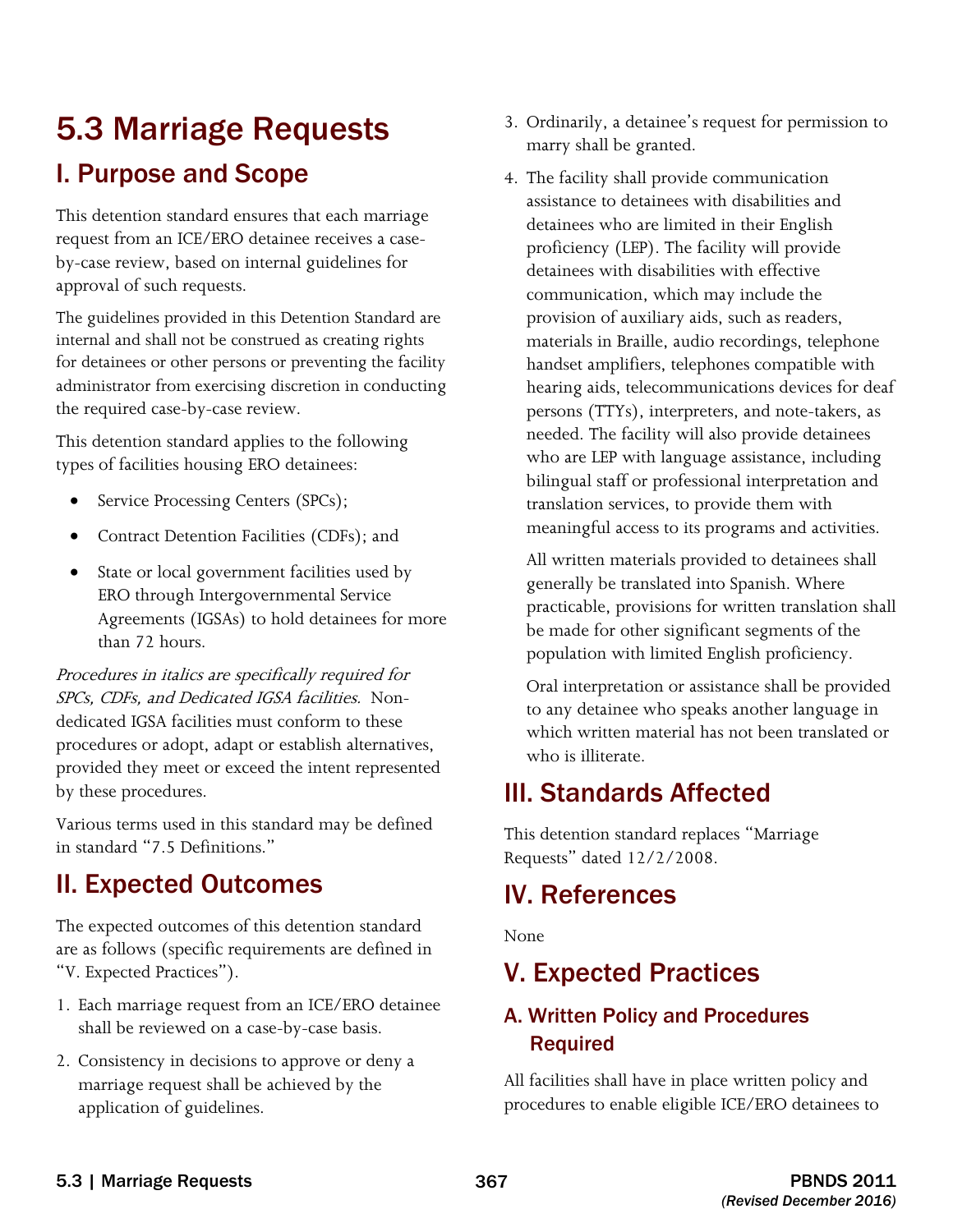marry.

### B. Detainee Notification

The National Detainee Handbook and local facility supplement, provided each detainee upon admittance, shall advise detainees of the facility's marriage request procedures.

### C. Detainee Request to Marry

A detainee, or his/her legal representative, may submit to the facility administrator or Field Office Director (FOD) a written request for permission to marry.

The request must:

- 1. specifically express that the detainee is legally eligible to be married in the state where the detainee is being held; and
- 2. be accompanied by the intended spouse's written affirmation of his/her intent to marry the detainee.

### D. Consideration and Approval

#### *1. SPCs and CDFs*

The facility administrator may approve or deny a marriage request, using the guidelines that follow. Approval or denial of all marriage requests should be reviewed by the FOD or designee.

- a. Any facility administrator's decision to deny a marriage request shall be forwarded to the respective FOD for review.
- b. The Field Office Director (or designee), after whatever consultations he or she believes are advisable, may uphold or reverse the facility administrator's denial.

If the request is denied, ICE/ERO shall notify the detainee, in writing, of the reasons for the denial within 30 days from the date of the request.

Detainees may seek legal assistance throughout the marriage application process.

#### 3. IGSAs

The facility administrator shall notify and consult the respective Assistant Field Office Director, who shall use the guidelines below to approve or deny the request. Approval or denial of all marriage requests should be reviewed by the FOD (or designee).

- a. The FOD (or designee), after whatever consultations he or she believes are advisable, may uphold or reverse the facility administrator's denial.
- b. If the request is approved, the marriage ceremony shall take place at the facility. If necessary under some extraordinary circumstances, ICE/ERO may assume temporary custody of the detainee for the marriage ceremony.

If the request is denied, ICE/ERO shall notify the detainee, in writing, of the reasons for the denial within 30 days from the date of the request.

Detainees may seek legal assistance throughout the marriage application process.

### E. Guidelines

When a detainee requests permission to marry:

- 1. The facility administrator or Field Office Director shall consider each marriage request on a case-bycase basis.
- 2. A detainee's request for permission to marry shall be denied if:
	- a. the detainee is not legally eligible to be married;
	- b. the detainee is not mentally competent, as determined by a qualified medical practitioner;
	- c. the intended spouse has not affirmed, in writing, his/her intent to marry the detainee;
	- d. the marriage would present a threat to the security or orderly operation of the facility; or
	- e. there are compelling government interests for